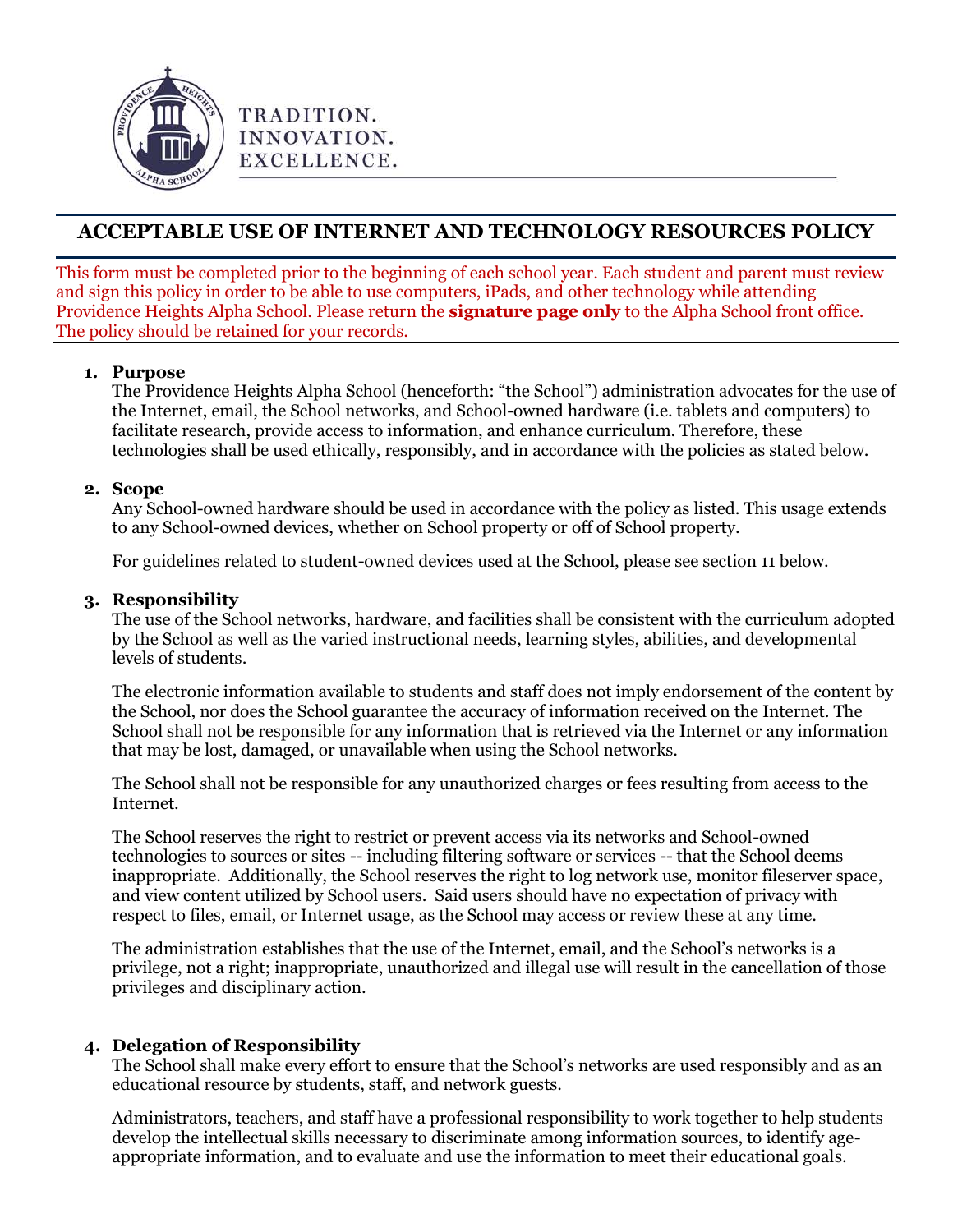Students, staff, and network guests have the responsibility to respect the rights of every other user in the School and on the Internet.

#### **5. Guidelines**

Students and staff are expected to act in a responsible, ethical and legal manner in accordance with School policy and the School Principal's standard for acceptable behavior, in addition to accepted rules of network etiquette, community standards and federal and state law. Without limiting the general scope of this standard, the following uses are specifically prohibited:

- a. Facilitating illegal activity
- b. Commercial or for-profit purposes
- c. Product advertisement or political lobbying
- d. Bullying / Cyber bullying
- e. Hate mail, discriminatory remarks, and offensive or inflammatory communication including but not limited to ethnic slurs, racial epithets, or anything that could be reasonably construed as harassment or disparagement of others based upon race, national origin, sex, age, disability or religious beliefs
- f. Unauthorized or illegal installation, distribution, reproduction, or use of copyrighted materials
- g. Accessing, transmitting, or creating materials, images or photographs that are obscene,
- pornographic, lewd or harmful to minors, as defined by the Children's Internet Protection Act h. Inappropriate language or profanity
- i. Transmission of material likely to be offensive or objectionable to recipients
- j. Intentional obtaining or modifying of files, passwords, and data belonging to other users
- k. Impersonation of another user, anonymity, and pseudonyms
- l. Unauthorized disclosure or dissemination of another person's personal information, including address of residence, telephone number, email address, photograph, password, etc.
- m. Fraudulent copying, communications, or modification of materials in violation of copyright laws
- n. Loading or using unauthorized games, programs, files, or other electronic media
- o. Disruption of the work of other users
- p. Destruction, modification, or abuse of networks, hardware, software and files, including the uploading or creation of computer viruses
- q. Deliberate wasting of network resources, such as unnecessary or frivolous traffic, placing a program in an endless loop, excessive printing, etc.
- r. Dissemination of chain letters or similar materials encouraging such messages to be further disseminated to multiple recipients
- s. Gambling

# **6. Consequences For Inappropriate Use**

Inappropriate use of the networks may result in suspension or cancellation of network privileges or in disciplinary action as deemed appropriate by the School administration. The end user shall be responsible for damages to the equipment, systems, and software resulting from deliberate or willful acts.

The School will cooperate fully with local, state, or federal officials in any investigation related to illegal activities conducted through the School's computer system.

# **7. Monitoring**

The School reserves the right to intercept, monitor and access any material or information accessed, created or placed on the School's networks, including personal and electronic mail files, and to dispose of any material or information contained therein without prior notice. The School further reserves the right to monitor online activities and review, record or log use. Persons using the School's networks should have no expectation of privacy regarding its usage. The School reserves the right to suspend access at any time, without notice, for technical reasons, possible policy violations, security or other concerns at its sole discretion.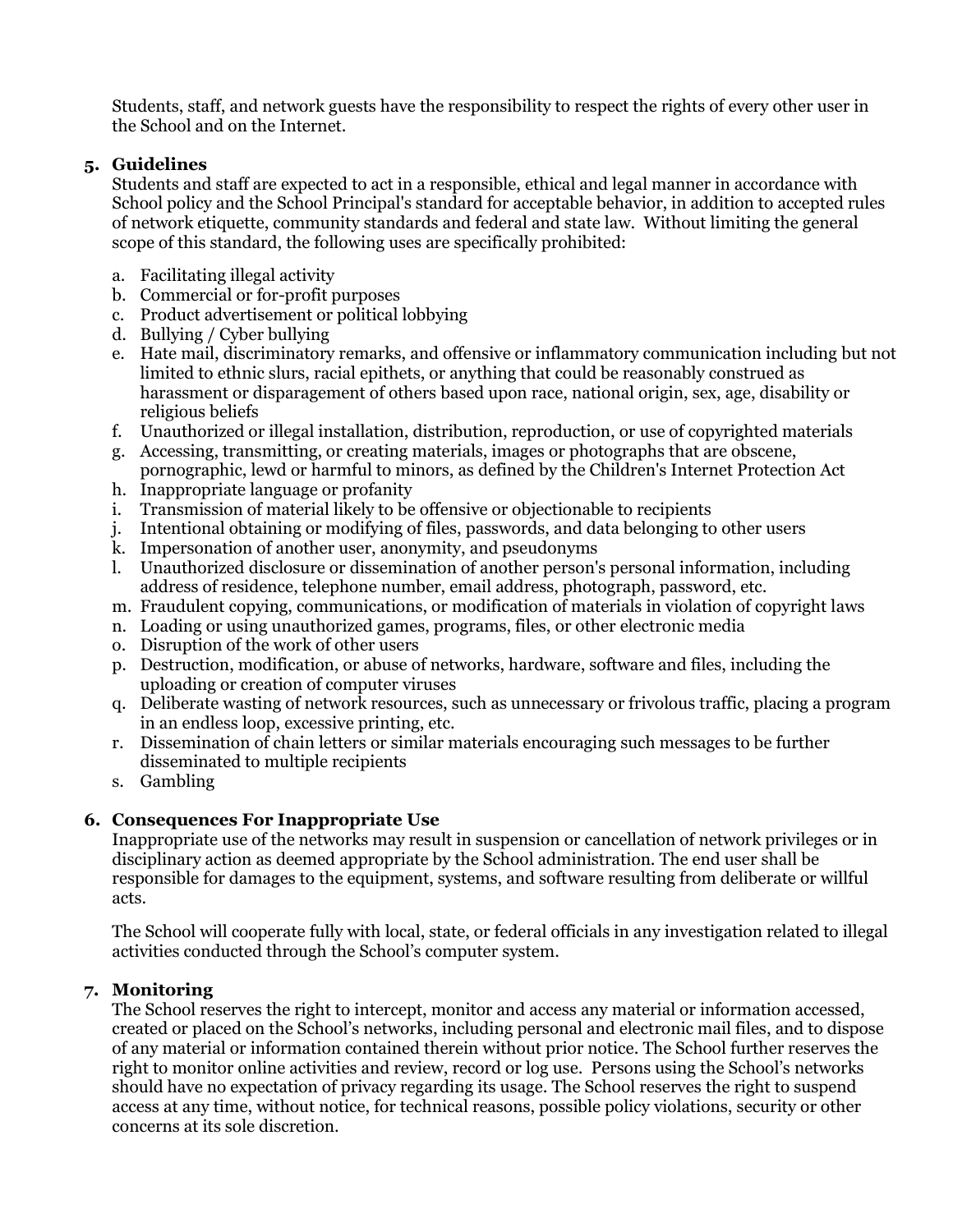# **8. Software Usage**

Users of the School networks are to use software strictly in accordance with applicable license agreements. Unless otherwise provided in the license, the duplication of copyrighted software (except for backup and archival purposes by designated School personnel) is a violation of copyright law and this policy.

#### **9. Copyright**

Any data uploaded to or downloaded from the networks shall be subject to "fair use" guidelines.

#### **10. Security**

School computers are configured to access Alpha networks, and changing of these configurations, such as adding or deleting software, altering desktops, screen savers, or changing settings, is prohibited. Users shall not make any changes to School devices without consulting a technology staff member.

Additionally, devices are protected through the use of passwords and thus passwords are not to be shared.

# **11. Use of School Distributed Technology Resources (SDTR)**

- a. SDTR are foremost an educational device and should be used as such. Therefore personal use of the device should be limited during School hours.
- b. Be a responsible and caring digital citizen; please use all social media wisely and with caution.
- c. Always be a Provident Person while using the SDTR.
- d. Take care with food and drink near the SDTR; keep the device clean.
- e. Keep SDTR secure by always using the supplied case.
- f. Electronic Images And Photographs The taking, storing, disseminating, transferring, viewing or sharing of obscene, pornographic or lewd images, photographs or messages, whether by electronic data transfer or other means, including, but not limited to, texting and emailing, is prohibited. Access to social media accounts is strictly prohibited.
- g. If students are outside the classroom with devices, they must have a signed and dated media pass given to them by a teacher, which will be turned in at the end of the period.
- h. Use of the SDTR to delete, obtain, modify files or passwords belonging to other users is strictly prohibited

# **12. Use of Student Owned Technology Resources (SOTR)**

Students are not required to have a personal device for School use. If a student chooses to bring a device to School, students must abide by the policies. The School shall not be responsible for any unauthorized charges or fees resulting from access to the Internet. Additionally, the School is not responsible for stolen, lost, or damaged devices.

- a. Students using devices must use them in accordance with the Provident Person guidelines.
- b. Teachers will monitor use of devices in the classroom.
- c. Devices are not to be used for non-instructional purposes, such as personal phone calls, text messaging (including images), or app usage.
- d. Students are not permitted to use the devices to take pictures or record video or audio during the School day or extended School day, unless authorized by a teacher for academic purposes.
- e. If students are outside the classroom with devices, they must carry and display a signed and dated media pass authorized by a teacher. The media pass shall be returned to the authorizing teacher before the end of the period.
- f. If the School suspects inappropriate usage of SOTR, the device will be taken and parents will be contacted.
- g. Printing from personal devices is prohibited.
- h. Access or posting to all social media accounts is prohibited.

# **13. Social Media Acceptable Use Policy**

Providence Heights Alpha School is committed to providing a safe and secure learning and working environment for its students, employees and community. The Providence Heights Alpha Board recognizes that part of 21st century learning is adapting to changing methods of communication. The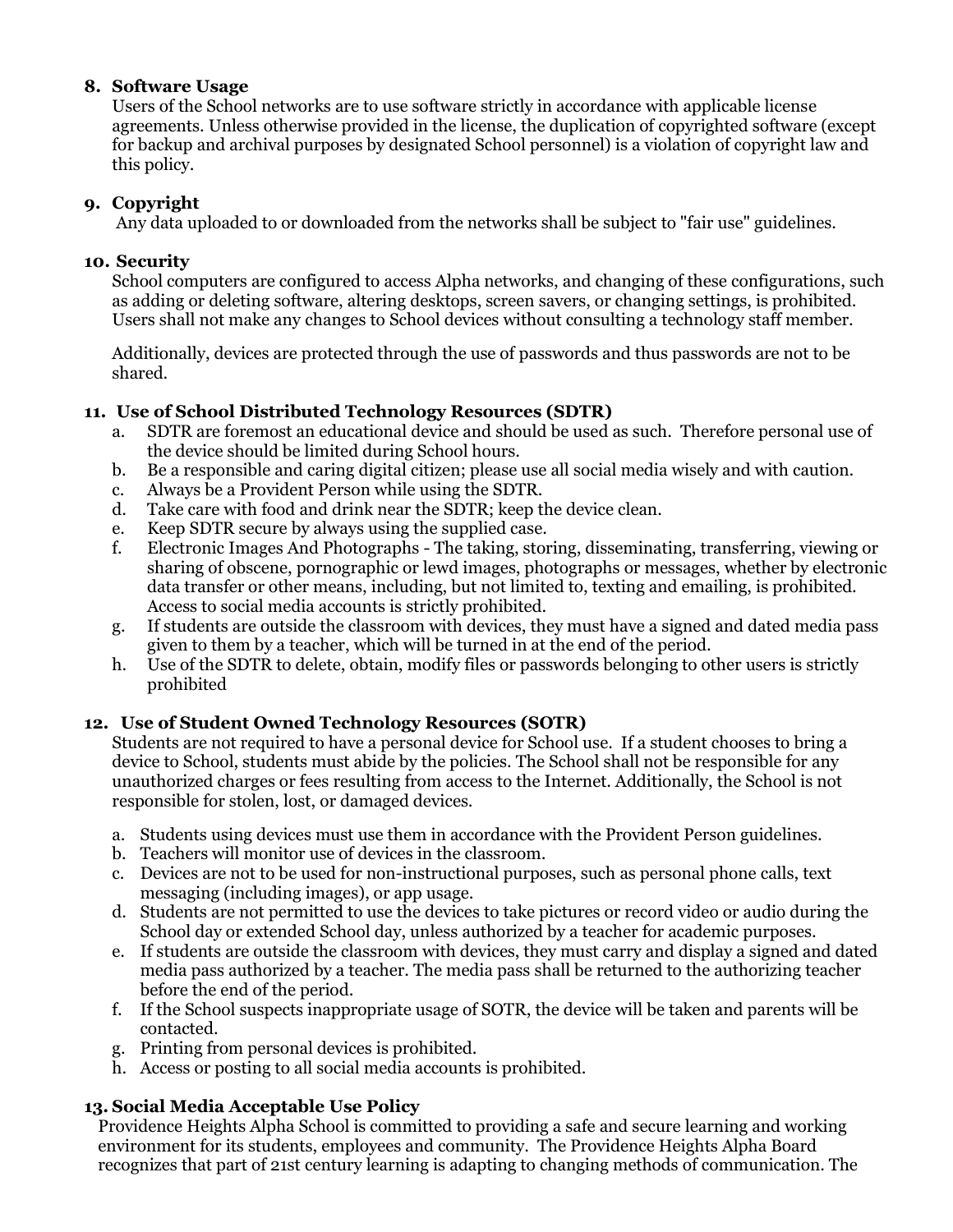Board supports the safe, equitable, and responsible use of electronic social media by Board members and employees, volunteers, parents and students in a manner that is consistent of the Board's Mission Statement, Catholic values and Ministry guidelines.

Board members, teachers, staff, parents, volunteers and students who participate in online interactions must remember that their posts reflect on the entire Providence Heights Alpha community and, as such, are subject to the same behavioral standards set forth in the Student Code of Conduct. In addition to the regulations found in the Student Handbook, Board members, teachers, staff, parents, volunteers and students and all others affiliated in any way with Providence Heights Alpha are expected to abide by the following:

- Board members, teachers, staff, parents, volunteers and students may not create digital pictures or video recordings, use social media sites, or email to publish disparaging or harassing remarks, or gossip about Providence Heights Alpha community members, athletic or academic contest rivals, etc.
- Board members, teachers, staff, parents, volunteers and students who choose to post editorial content to websites or other forms of online media must ensure that their submission does not reflect poorly upon the school.
- The use of the School's computer network, Internet access facilities, computers and other School equipment/devices on or off the School site is limited to educational purposes appropriate to the educational environment.

Failure to abide by this Policy, as with other policies at Providence Heights Alpha, may result in disciplinary action, up to and including termination of tuition and/or employment contract as described in the Student Handbook, or as determined by the School Principal, and the School Board.

#### **14. Definitions**

School – Provident Heights Alpha School

SDTR - shall be defined as any School-owned device capable of capturing, storing, and/or transmitting information including text, audio, and/or video data

SOTR – shall be defined as any student-owned device capable of capturing, storing, and/or transmitting information including text, audio, and/or video data

Device – (includes, but is not limited to) computer, phone, iPod, iPad, iWatch, smart watches, mp3 player, tablet, e-reader, LeapPad, Nintendo DS, etc.

**Failure to abide by the Acceptable Use of Internet and Technology Resources Policy, as with other policies at Providence Heights Alpha School, may result in disciplinary action at the discretion of the School Principal.**